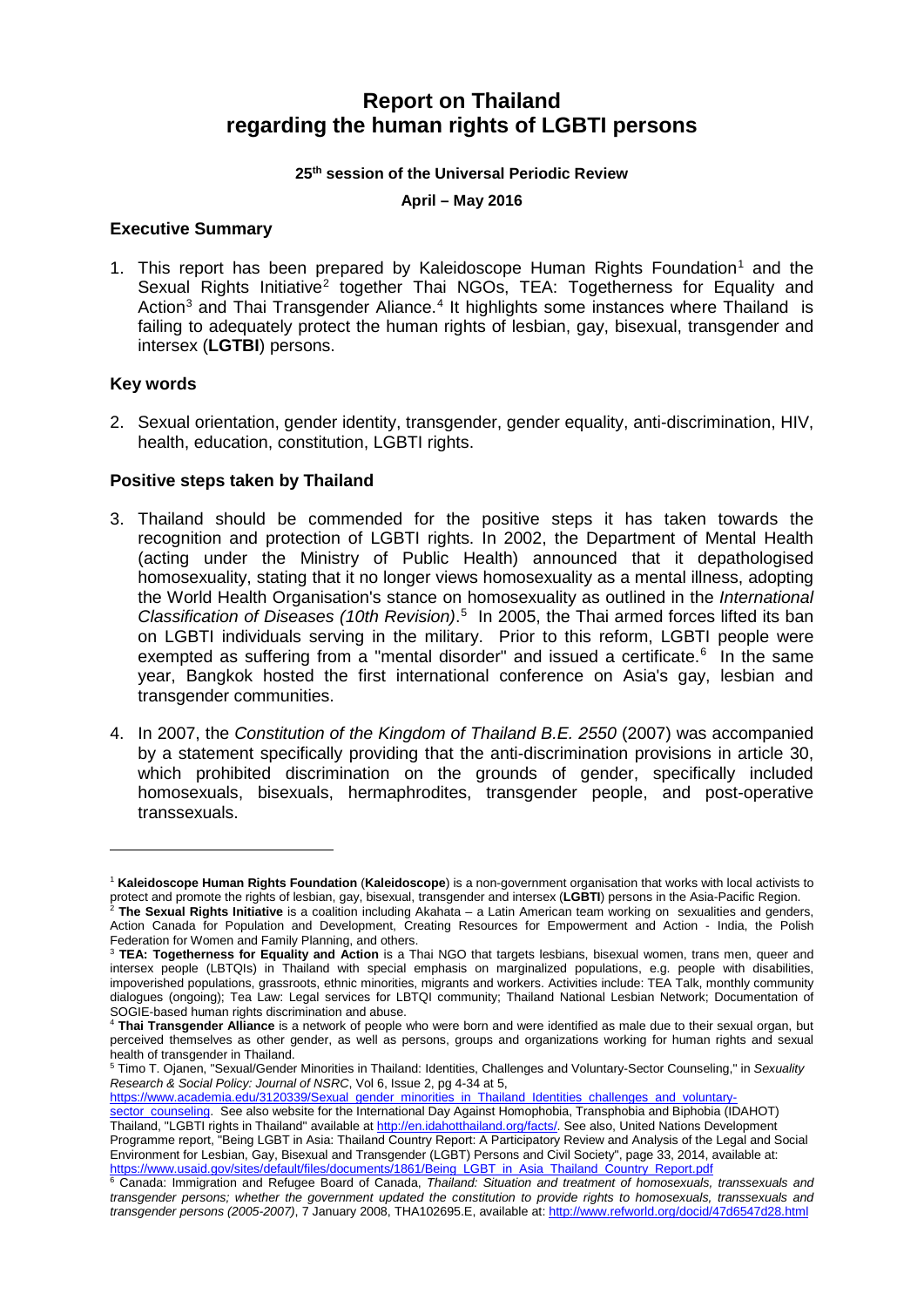- 5. In 2011, in the Human Rights Council, Thailand voted in favour of a resolution requesting a study on discrimination and sexual orientation.[7](#page-1-0) In 2012, Thailand joined 85 other member states of the UN to vote in favour of the first UN resolution that condemned violence and discrimination against LGBTI people.
- 6. Most recently, in March 2015, the Thai parliament passed the *Gender Equality Act B.E. 2558* (2015), which has been described by Thai LGBTI activists as a "legislative breakthrough in LGBTI rights in Thailand<sup>®</sup> and is the first time that Thai law has stated that an individual can be male, female or "a person who has a sexual expression different from that person's original sex."[9](#page-1-2) The Act criminalises discrimination among the sexes and genders and imposes a jail term of up to 6 months for those discriminating on the basis of gender.<sup>[10](#page-1-3)</sup>
- 7. The *Gender Equality Act* also provides for the establishment of three organisations to protect and promote gender equality: the Committee on the Promotion of Gender Equality, which will be responsible for promoting gender equality and receiving petitions on sexual discrimination; the Committee for Ruling on Gender Discrimination Cases, which will consider and rule on complaints related to discrimination and issues and remedies for those who are discriminated against; and the Fund for the Promotion of Gender Equality.<sup>[11](#page-1-4)</sup>

#### 8.

-

#### **Obligations under international and domestic law to protect LGBTI persons from discrimination**

- 9. Thailand is currently drafting a new Constitution which includes specific new grounds for the prohibition of discrimination in relation to gender, and is understood to cover lesbian, gay, bisexual, transgender and intersex persons.[12](#page-1-5)
- 10. The Spokesperson for the Constitution Drafting Committee, stated the wording was included with the aim that the new constitution would be "inclusive" and stated that "no one should be discriminated because of they are gay, lesbians, transvestites or transsexuals."[13](#page-1-6)

# **Recommendation**

# *The State of Thailand should:*

11. Ensure that the new Constitution include a provision specifically prohibiting discrimination on the grounds of sexual orientation or gender identity.

# **Discrimination against LGBTI persons**

<http://www.prachatai.com/english/node/4876>

<span id="page-1-0"></span><sup>7</sup> United Nations Human Rights Council, 17th Session of the Human Rights Council, 16 June 2011, "Human rights, sexual orientation and gender identity", Resolution A/HRC/17/l.9/Rev.1

<span id="page-1-1"></span>[http://ap.ohchr.org/documents/dpage\\_e.aspx?si=A/HRC/17/L.9/Rev.1](http://ap.ohchr.org/documents/dpage_e.aspx?si=A/HRC/17/L.9/Rev.1) <sup>8</sup> Thailand IDAHOT website, LGBTI in Thailand Factsheet: Where we stand and where we need to go, available at

<http://en.idahotthailand.org/facts-sheet/>

<span id="page-1-2"></span><sup>9</sup> *Gender Equality Act B.E 2558* (2015), Article 3.

<span id="page-1-3"></span><sup>10</sup> *Prachatai English*, "Gender Equality bill enacted", published 18 March 2015, available at

<span id="page-1-4"></span><sup>&</sup>lt;sup>11</sup> Prachatai English, "Gender Equality bill enacted", published 18 March 2015, available at <http://www.prachatai.com/english/node/4876>

<span id="page-1-5"></span> $12$  Constitution of the Kingdom of Thailand (2015, draft), Section 2 "Human Rights", section 34.

<span id="page-1-6"></span><sup>13</sup> *The New York Times*, "Draft of New Thai Constitution Would Protect LGBT Rights"

[http://www.nytimes.com/aponline/2015/01/16/world/asia/ap-as-thailand-gender-equality.html?\\_r=0](http://www.nytimes.com/aponline/2015/01/16/world/asia/ap-as-thailand-gender-equality.html?_r=0)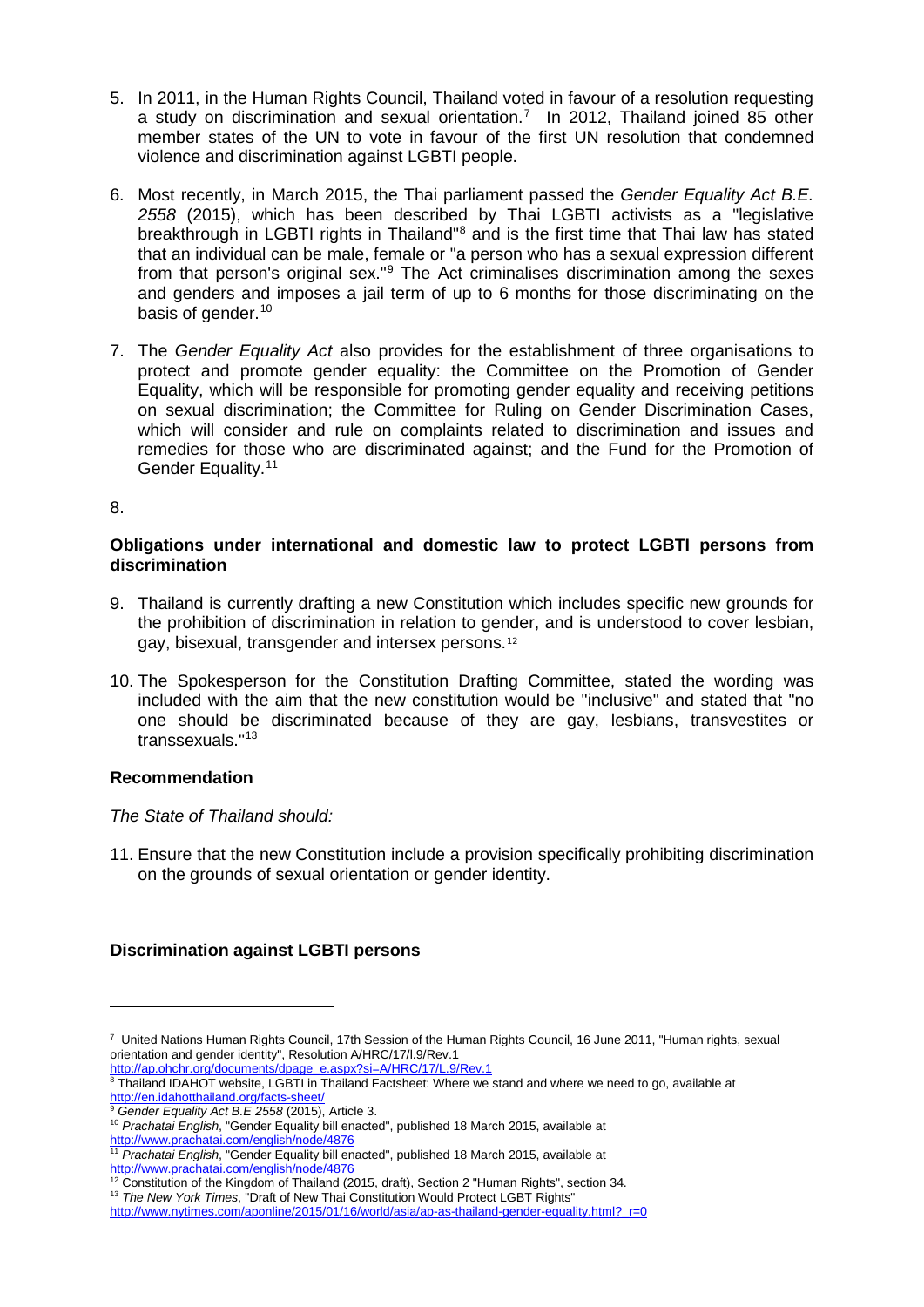11. Despite Thailand's positive steps, the current lack of adequate legal protections against discrimination on the basis of sexual orientation and gender identity, the continuing difficulties facing LGBTI persons in the areas of education and healthcare and the lack of legal recognition of same-sex relationships, demonstrate a number of violations of Thailand's international obligations.[14](#page-2-0)

# *Education and young people*

- 12. Thailand fails to respect the rights of LGBTI persons in education, including in the curriculum, school regulation, and treatment by their peers and teachers. Bullying of LGBTI students is widespread within Thai schools and includes verbal abuse, such as teasing, and physical harassment and sexual abuse, such as rape. This has caused many LGBTI students to become depressed or in some instances suicidal.<sup>[15](#page-2-1)</sup>
- 13. In the public school system there is no mandated curriculum regarding sexual orientation and gender identity, and there are reports of negative portrayals of LGBTI people in school textbooks.<sup>[16](#page-2-2)</sup>
- 14. Policies at educational institutions also present problems for LGBTI persons, including the policy that requires students to wear uniforms. The policy upholds that individuals legally registered as girls or women must wear skirts and individuals registered as men must wear pants. In 2009, the University Presidents Council of Thailand issued a resolution that mandated university students "wear clothing appropriate to their gender"[17](#page-2-3) – individuals dressed opposite to their registered sex are unable to sit exams or submit coursework for review. Still, some higher education institutions, such as Tammasat University, have changed their policies to allow students to receive their graduation diploma in the dress of their choice. However this kind of flexibility is unusual in Thai Education Institutes.

# **Recommendation**s

-

# *The State of Thailand should:*

- 15. Undertake measures to increase education and the understanding of LGBTI rights, including the introduction of sexual orientation and gender identity in the official school curriculum.
- 16. Undertake measures to eliminate bullying and harassment of LGBTI students in Thai schools, including by developing a model anti-bullying policy.
- 17. Review all school textbooks and direct schools to cease using those that contain negative portrayals of LGBTI people.

[https://www.usaid.gov/sites/default/files/documents/1861/Being\\_LGBT\\_in\\_Asia\\_Thailand\\_Country\\_Report.pdf](https://www.usaid.gov/sites/default/files/documents/1861/Being_LGBT_in_Asia_Thailand_Country_Report.pdf) <sup>17</sup> Nation Multimedia (2012), Not all follow TU's lead on cross-dressing grads.' *The Nation*, 18 August 2012,

<span id="page-2-0"></span><sup>14</sup> See Article 2, 17, and 26 of the *International Covenant on Civil and Political Rights*, 16 December 1966, United Nations, Treaty Series, vol. 999, p. 171;

Article 1(1), 2(2) and 3 of the *International Covenant on Economic, Social and Cultural Rights*, 16 December 1966, United Nations, Treaty Series, vol. 993, p. 3;

Article 2 of the *Convention on the Elimination of All Forms of Discrimination Against Women*, 18 December 1979, United Nations, Treaty Series, vol. 1249, p. 13; and

Article 2, of the *Convention on the Rights of the Child*, 20 November 1989, United Nations, Treaty Series, vol. 1577, p. 3.

<span id="page-2-1"></span><sup>15</sup> Mahidol University, Plan International, UNESCO. (2014) *Bullying targeting secondary students who are or are perceived to be transgender or same-sex attracted: Types, prevalence, impact, motivation and preventive measures in 5 provinces of Thailand*. Bangkok, Thailand.

<span id="page-2-2"></span><sup>16</sup> "Being LGBT in Asia: Thailand Country Report: A Participatory Review and Analysis of the Legal and Social Environment for Lesbian, Gay, Bisexual and Transgender (LGBT) Persons and Civil Society", page 8, 2014, available at:

<span id="page-2-3"></span><http://www.nationmultimedia.com/national/Not-all-follow-TUs-lead-on-cross-dressing-grads-30188603.html> although noting that some universities have changed.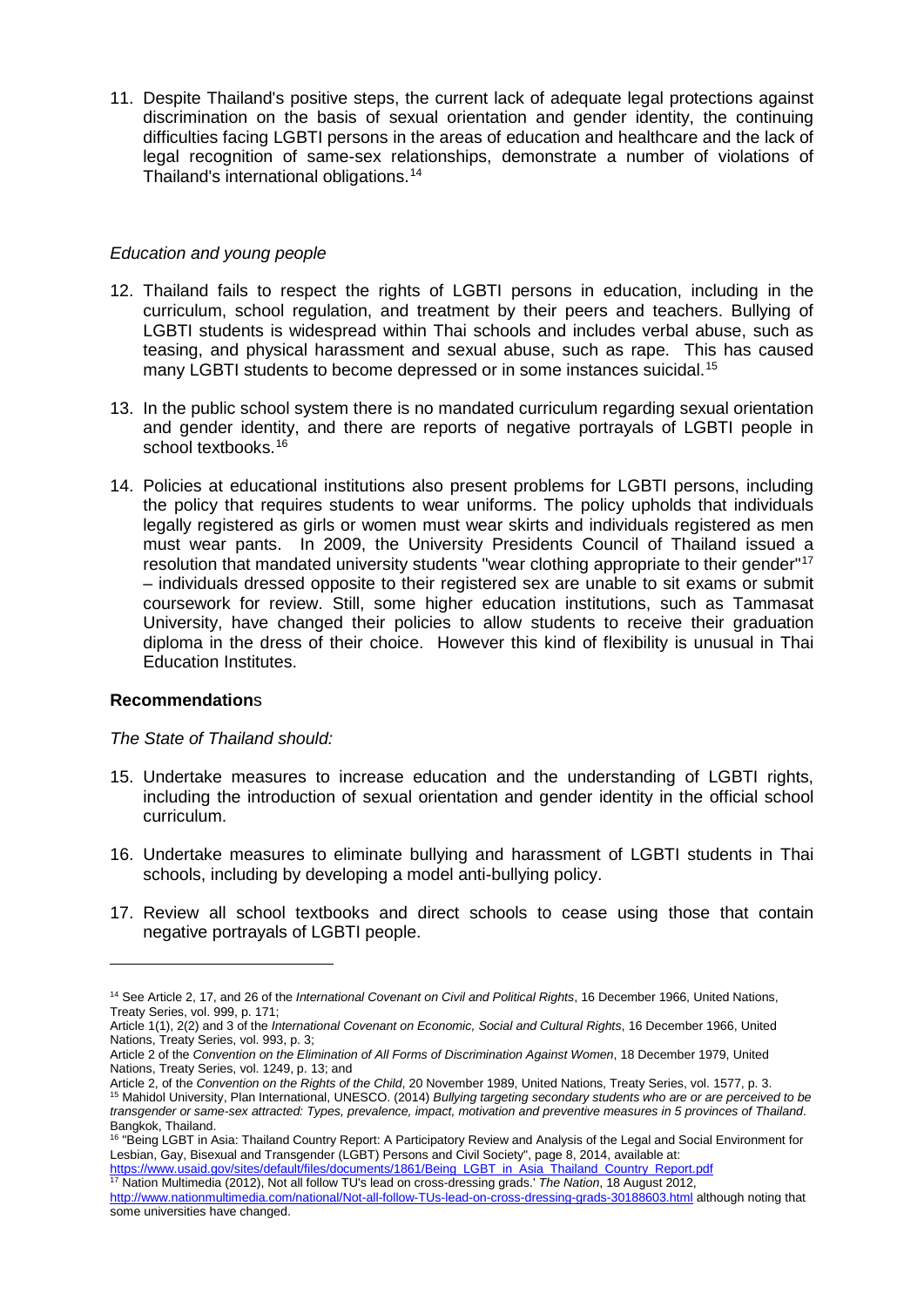#### *Access to Services*

18. On 1 January 1, 2015 at approximately 11:45pm, 4 Sarina Thai and 4 of her friends (foreigners) went out to celebrate the coming year at Onyx, a nightclub in Bangkok. Upon arrival, Sarina's friends handed a card to a host, of which she thought to be a proof of beverage retrieval from a few nights ago when they were at the premise. The host stamped their wrists and then proceeded to ask Sarina "Are you Thai? If so, please present your Thai national ID card." Sarina showed hers to the security officer. The guard glanced at the card and then said: "You are not allowed to enter." Sarina asked "How come?" "Because you're a transwoman," the guard replied. This encounter made Sarina feel degraded and ashamed, and she has filed a complaint with the Office of the National Human Rights Commission of Thailand.

# **Recommendation**

# *The State of Thailand should:*

20. Undertake measures to combat the social stigmatization of, and stereotypes, prejudice and discrimination against LGBTI persons in all areas of public life, including access to services, and provide remedies for breaches.

# *Gender identity*

- 21. Currently the Thai state does not recognise any sex or gender transitions. Thus, even if an individual has undergone complete gender reassignment, their official documentation will continue to reflect the sex assigned to them at birth. The impact of this is clearly illustrated in the experience of Sarina Thai described in paragraph 18 above.
- 22. Transgender people encounter difficulties on a daily basis, as their physical appearance differs from what appears on legal documentation, including when seeking employment, pursuing education and even travelling abroad as foreign immigration officers often suspect falsified documents.<sup>[18](#page-3-0)</sup>
- 23. In 2007, the Thai National Legislative Assembly debated a bill that would have allowed post-operative transsexuals to change their personal title from Mr. to Miss (or vice versa) allowing transgender persons to legally change their name, however this provision was not included in the final version of the legislation passed.<sup>[19](#page-3-1)</sup>

# **Recommendation**

#### *The State of Thailand should:*

24. Enact legislation to allow LGBTI individuals to change their gender on all their official documentation, including the birth certificate.

# *Health and well-being*

-

25. A high proportion of HIV sufferers in Thailand are LGBTI. Due to a lack of research in relation to the transgender population, and long standing social stigma in relation to

<span id="page-3-1"></span><sup>19</sup> Timo T. Ojanen, "Sexual/Gender Minorities in Thailand: Identities, Challenges and Voluntary-Sector Counseling," in *Sexuality Research & Social Policy: Journal of NSRC*, Vol 6, Issue 2, pg 4-34 at 5,

<span id="page-3-0"></span><sup>18</sup> Timo T. Ojanen, "Sexual/Gender Minorities in Thailand: Identities, Challenges and Voluntary-Sector Counseling," in *Sexuality Research & Social Policy: Journal of NSRC*, Vol 6, Issue 2, pg 4-34 at 11 citing a report from the National Human Rights Commission of Thailand published in March 2008 (in thai) "Evaluative report of the human rights situation in the field of sexual diversity in the years.

[https://www.academia.edu/3120339/Sexual\\_gender\\_minorities\\_in\\_Thailand\\_Identities\\_challenges\\_and\\_voluntary](https://www.academia.edu/3120339/Sexual_gender_minorities_in_Thailand_Identities_challenges_and_voluntary-sector_counseling)[sector\\_counseling.](https://www.academia.edu/3120339/Sexual_gender_minorities_in_Thailand_Identities_challenges_and_voluntary-sector_counseling)